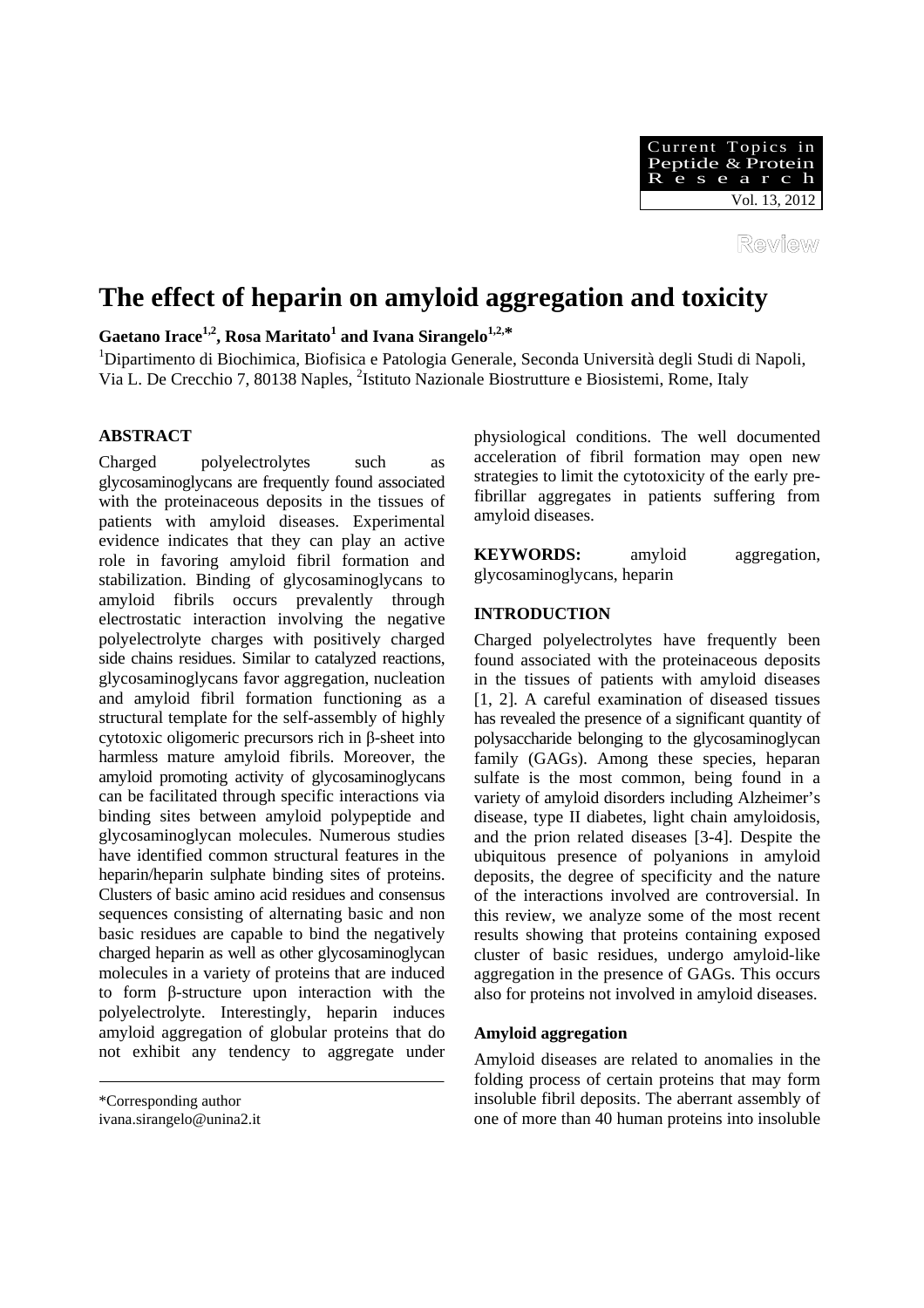fibrillar deposits is the hallmark of human amyloid diseases, among which neurodegenerative disorders such as Alzheimer's disease, and non neuropathic conditions such as type-II diabetes [5].

Amyloid diseases differ from each other by the specific protein deposited in the extracellular space and the specific tissues subjected to deposition and degeneration [6]. Although the exact molecular structure(s) of the proteotoxic species and the mechanism(s) of proteotoxicity are still unclear, cell and animal model studies of several amyloidogenic proteins suggest that the oligomers, which may or may not be on pathway to fibril formation, are more deleterious than mature fibrils [7-11]. Amyloid fibrils share common structural features despite the considerable diversity in the primary sequence of the constituent proteins. Amyloids extracted from tissues are typically composed of nonbranching 7 to 10 nm fibrils assembled from two to three 3 nm filaments (protofilaments) twisted around each other. They are rich in β-sheet structures and the ordered regions adopt a classic cross-β structure in which individual strands in the β-sheets run perpendicular to the long axis of the fibril with the inter β-sheet hydrogen bonds oriented parallel to the fibril axis [12-14]. Each disease-specific amyloid contains a unique polypeptide that by a complex and poorly understood *in vivo* mechanism becomes misfolded, forming prefibrillar aggregates that then assemble into highly ordered tissue deposits.

A wide range of proteins and peptides that do not form amyloid *in vivo* can be induced to do *in vitro* and this has led to the hypothesis that the ability to form amyloid is a general property of polypeptide chains [13]. Amyloid fibril formation in bulk solution occurs through a nucleation-dependent polymerization process consisting of two phases, i.e., nucleation and extension. The time course of the conversion of a peptide or protein into its fibrillar form typically includes a lag phase that is followed by a rapid exponential growth phase. The lag phase is assumed to be the time required for "nuclei" to form. The initial step of nucleus formation consists in the association of monomers (Figure 1). This process is thermodynamically unfavorable and is the rate limiting step of the fibrillation process. Once a nucleus has formed, the further addition of monomers to the nucleus becomes thermodynamically favorable and results in rapid extension of amyloid fibrils *in vitro* [15]. As with many other processes dependent on a nucleation step, addition of preformed fibrillar species to a sample of a protein under aggregation conditions ("seeding") causes the lag phase to be shortened and ultimately abolished when the rate of the aggregation process is no longer limited by the need for nucleation [5].

The path of fibril formation usually begins with prefibrillar kinetic precursors, collectively indicated as protofibrils or soluble oligomeric intermediates, which appear as globules 2.5-5.0 nm in diameter or larger, with an intrinsic tendency to further organize into pore-like annular and tubular structures [16-19]. The interest for such prefibrillar intermediates has recently grown, since in most of cases, they have been shown to display the highest cytotoxicity, whereas mature fibrils appear less toxic or even harmless [20-24]. The specific mechanism by which these species appear to mediate their toxic effects is not completely understood; probably, toxicity is mediated by common structural features shared by prefibrillar precursors [25, 26]. These results have led to the proposal that the molecular basis of cell and tissue impairment may be related to the transient appearance of prefibrillar assemblies, under conditions where their intracellular levels rise due to any dysfunction of the cellular clearing machineries [27].

Until very recently, it was thought that only polypeptide chains associated with clinical disorders were able to form amyloid fibrils. A number of recent studies have, however, shown that proteins unrelated to diseases, under suitable conditions, can form aggregates *in vitro* with structural and cytotoxic properties that closely resemble those of the amyloid fibrils that are formed in diseased tissues [28-34]. These observations have led to the hypothesis that the ability to form amyloid structures is a generic property of proteins resulting from stable interactions primarily involving the main chain that is common to all polypeptides [35-37].

# **Heparin-induced amyloid aggregation**

Glycosaminoglycans (GAGs) are the most abundant heteropolysaccharides in the body. They are long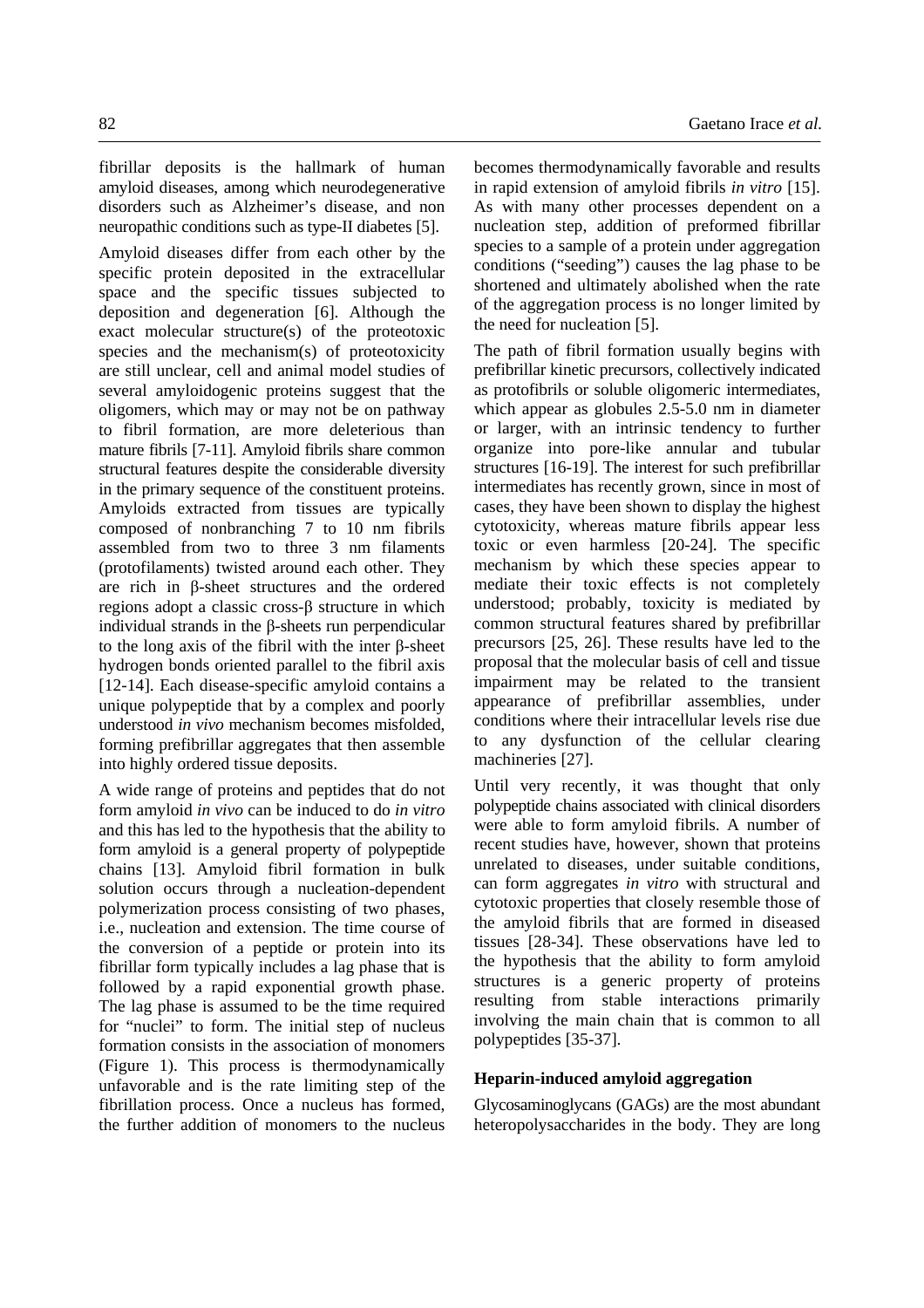

**Figure 1.** Partly folded polypeptide chains, released from ribosomes (the protein-synthesizing machines), normally collapse into correctly folded, functional proteins. Partly folded polypeptides sometimes associate with similar chains to form aggregates. Aggregates vary in size from soluble dimers and trimers up to insoluble fibrillar structures. Both soluble and insoluble aggregates can be toxic to cells through interactions with cell membranes.

unbranched molecules consisting of disaccharide repeating subunits, having molecular weights of roughly 10-100 kDa (Figure 2). The disaccharide units contain either of two modified sugars, *N*-acetylgalactosamine (GalNAc) or *N*-acetylglucosamine (GlcNAc), and a uronic acid such as glucuronate or iduronate. GAGs are highly negatively charged molecules, with extended conformation that imparts high viscosity to the solution. There are two main types of GAGs. Non-sulphated GAGs include hyaluronic acid, whereas sulphated GAGs include chondroitin sulphate, dermatan sulphate, keratan sulphate, heparin and heparan sulphate.

GAGs are located primarily on the surface of cells or in the extracellular matrix (ECM) of multicellular organisms, where they can be found either covalently linked to the protein core of proteoglycans or as free macromolecules. Moreover, GAGs have been found to be closely associated with all amyloid fibrils isolated from humans [1], and there is evidence that they play an active role in favoring amyloid fibril formation and stabilization [38, 39]. Snow and Kisilevsky [40] reported an increase in GAG levels at the time of serum amyloid A deposition. More recently, it was demonstrated that inhibition of heparin



Figure 2. GAGs are highly negatively charged molecules, with extended conformation consisting of disaccharide repeating subunits. The disaccharide units contain either of two modified sugars, *D*-glucosamine or *N*-acetylglucosamine (GlcNAc), and a uronic acid such as glucuronate or iduronate.

sulfate biosynthesis is directly correlated with loss of amyloid deposition in amyloid A animal models [41-43].

Evidence for the relation between GAGs and amyloid comes also from *in vitro* studies. GAGs, particularly heparan sulfate (HS) and its highly sulfated derivative heparin, stimulate, *in vitro*, the formation of amyloid fibrils from the Alzheimer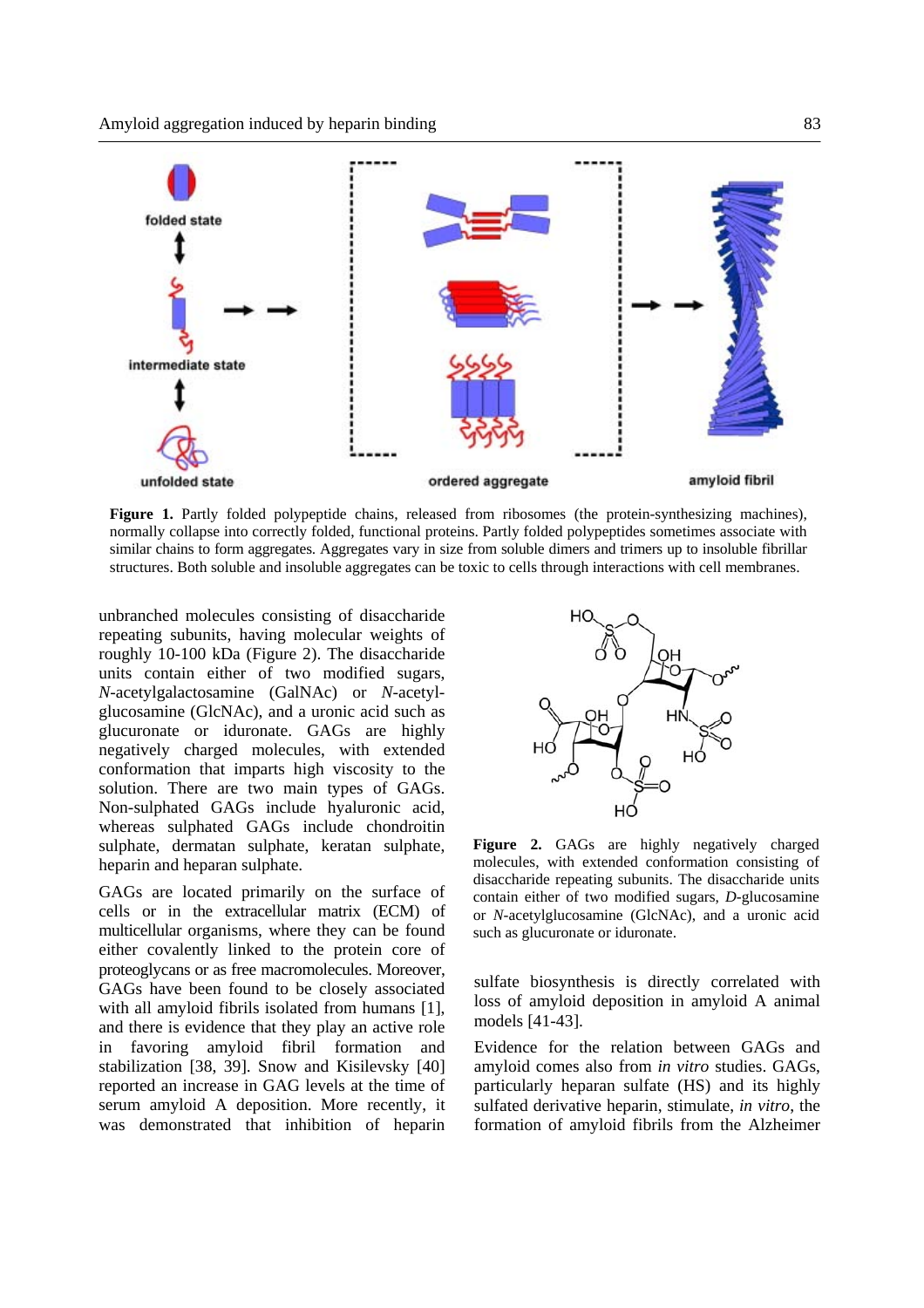Aβ protein [44-46]; heparin and, to a lesser extent, heparan sulfate have been reported to increase significantly the rate of fibrillation of tau protein [47], α-synuclein [48], gelsolin [49], β2-microglobulin [50, 51], acyl-phosphatase [52], islet amyloid polypeptide (IAPP) [53], immunoglobulin light-chain protein [54] and the aortic amyloid polypeptide medin [55]. Heparan sulfate has also been found to convert the prion protein from the  $PrP^C$  to the  $PrP^{SC}$  form [56].

Generally, among GAGs, heparin is particularly effective in accelerating fibril formation probably because of its high content of sulfate groups [44]. Several studies have demonstrated that electrostatic interactions are important in the binding of heparin to amyloid fibrils. In particular, removal of all sulfate groups from heparin or the addition of magnesium or calcium ions suppresses these interactions, thereby indicating their electrostatic nature [44, 51]. Moreover, it has been postulated that the amyloid promoting activity of heparin is facilitated through specific amyloid polypeptideheparin interactions via binding sites [57-64].

Notwithstanding the large body of data associating heparin and other GAGs with amyloidogenesis, little is known about the mechanism by which heparin promotes amyloid formation or about its effect on the overall aggregation pathway. It has been supposed that, similar to catalyzed reactions, GAGs favour aggregation, nucleation and amyloid fibril formation by a mechanism substantially different from that occurring in bulk solution [65]. The data available suggest that heparin can influence and promote the misfolding of polypeptides into proamyloidogenic intermediates rich in β-sheet and may also function as a structural template for selfassembly. Recent studies on acetyl phosphatase have shown that heparin sulfate induces changes in the aggregation process by splitting it in a parallel manifold faster pathway [66].

These observations suggest that GAGs could play an active role in amyloidogenesis *in vivo*, perhaps even a protective role, by quaternary structural conversion of proteotoxic soluble oligomers into less toxic amyloid fibrils and related cross-β-sheet aggregates. While a variety of hypotheses have been put forward to explain the mechanisms by which GAGs facilitate amyloid fibril formation, scant mechanistic data are available, and the precise mechanism by which GAGs accelerate amyloidogenesis is subject to debate.

Motamedi-Shad *et al*. [52] showed that heparan sulfate accelerates the conversion of acylphosphatase from the native state into the amyloidogenic, yet monomeric, partially folded state. They also indicate that heparan sulfate does not simply accelerate the conversion of the resulting partially folded state into amyloid species, but splits the process into two distinct pathways occurring in parallel: a very fast phase in which heparan sulfate interacts with a fraction of protein molecules causing their rapid aggregation into β-sheet containing oligomers and a slow phase resulting from the normal aggregation of partially folded molecules that cannot interact with heparan sulfate. Overall, the results indicate that heparan sulfate can both destabilize the initial folded state, accelerating its transition to the aggregation prone state, causing a manifold acceleration on the subsequent self-assembly of partially unfolded monomers into amyloid aggregates, with the latter effect appearing to be larger than previously thought.

More recently, Bourgault *et al*. [67] proposed that sulfated GAGs accelerate TTR amyloidogenesis without influencing the initial steps of the TTR amyloidogenesis cascade, which includes tetramer dissociation, partial misfolding of the released monomer to form the amyloidogenic monomer, and formation of TTR oligomers. The sulfated polymeric surface of GAGs interacts with TTR oligomers, primarily through electrostatic interactions, concentrating TTR oligomers and possibly orienting them so as to accelerate the formation of larger aggregates by quaternary structural conversion (Figure 3). The high density of sulfate groups and the polymeric nature of GAGs seem to be essential for binding to multiple TTR oligomers simultaneously and converting them into higher molecular weight aggregates, possibly by preferentially aligning them. The binding of heparin to amyloid proteins has been reported to increase the degree of order of the protein within the aggregates, thus favoring the fibrillation process [51].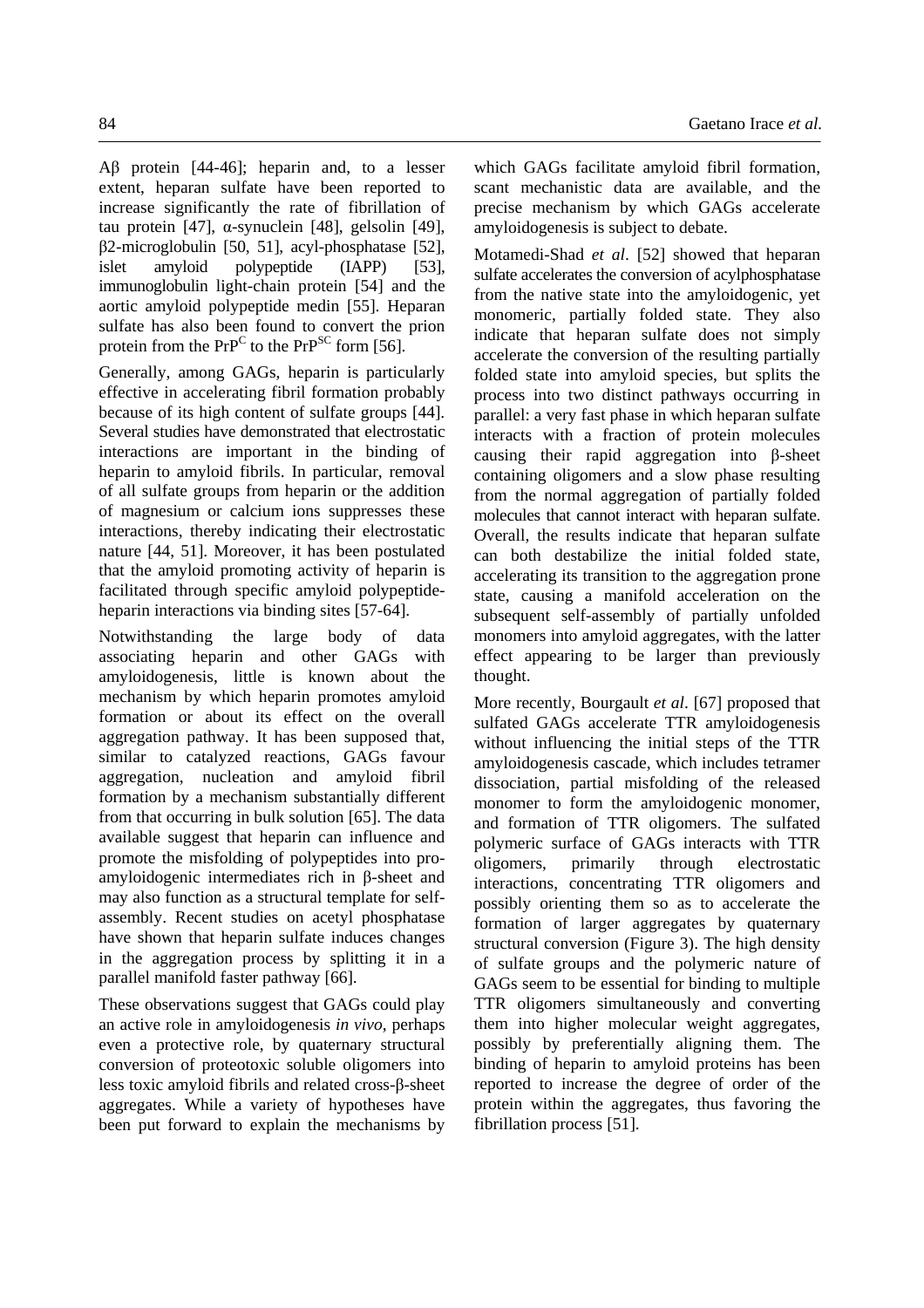

**Figure 3.** Alignment of TTR oligomers on heparin molecule accelerates the process of fibril formation.

### **Molecular recognition of heparin by proteins**

Numerous studies have identified common structural features in the heparin/heparin sulphate binding sites of proteins. Different structural (NMR spectroscopy and X-ray crystallography) and molecular modeling approaches have been used to elucidate the GAG-protein interactions [68]. Side-chains of Asn, Asp, Glu, Gln, Arg, His and Trp are more likely to form the binding sites for non-sulphated carbohydrates than other amino acids [69-71]. The aromatic indole ring of Trp residue can pack against the hydrophobic face of a sugar molecule and has a significantly higher mean solvent accessibility in carbohydrate binding locations. The aliphatic residues of Ala, Gly, Ile and Leu, which are usually buried inside proteins, do not appear to participate in sugar binding. Clusters of positively charged basic amino acids can form ion pairs with spatially defined negatively charged sulphate or carboxylate groups on heparin chains. Glycosaminoglycans interact with residues that are prominently exposed on the surface of proteins. The main contribution to binding affinity comes from ionic interactions between the highly

acidic sulphate groups and the basic side chains of arginine, lysine and, to a lesser extent, histidine [72]. The relative strength of heparin binding by basic amino acid residues has been compared and arginine has been shown to bind 2.5 times more tightly than lysine. The guanidino group in arginine forms more stable hydrogen bonds as well as stronger electrostatic interactions with sulphate groups. The ratio of these two residues determines, in part, the affinity of a binding site in a protein for GAGs [73].

Although the interactions of GAGs with proteins also involve a variety of different types of interactions, including van der Waals forces, hydrogen bonds and hydrophobic interactions with the carbohydrate backbone, the formation of ion pairs between positively charged side-chains and negatively charged GAG's group is certainly the most prominent cause of GAG-protein interaction. It has also been observed that heparinbinding domains contain amino acids such as asparagine and glutamine which are capable of hydrogen binding. The affinity of heparin-binding proteins for heparin/heparan sulphate is also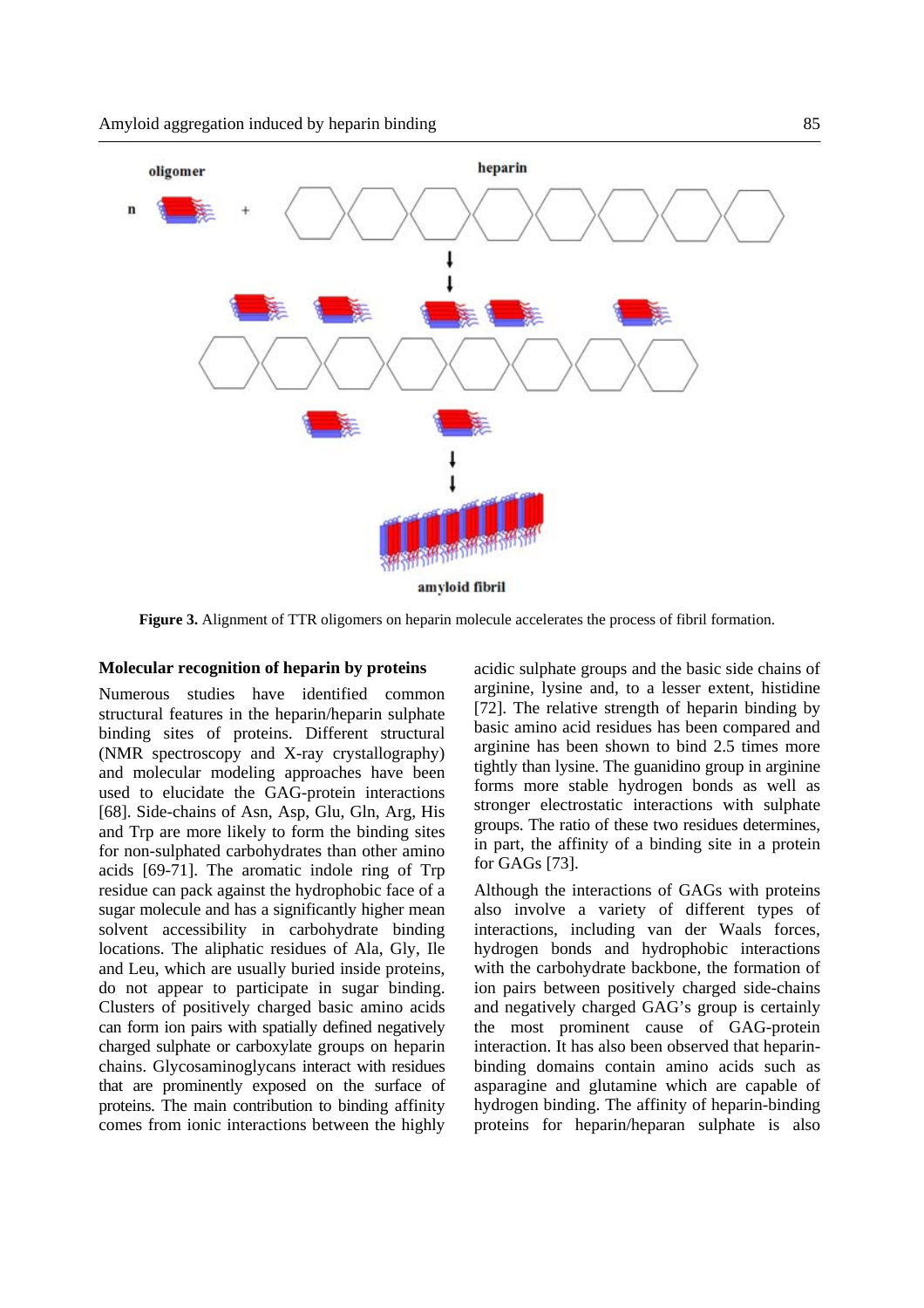enhanced because of the presence of polar residues with smaller side chains like serine and glycine.

To understand the molecular recognition of heparin by proteins, Cardin *et al*. [74] determined the structure of the heparin-binding regions of apolipoprotein (apo) B-100, the major protein constituent of human plasma low density lipoproteins (LDL). They showed that LDL contains five to seven heparin-binding sites of high positive charge density, the amino acid sequences of which were determined [75]. The same regions were also identified by Weisgraber and Rail [76]. The amino acid sequence of the heparin binding regions of apo B-100 was found very similar to that of apo E1819 and human vitronectin (Vn)20 with respect to the organization of basic and hydropathic residues [77, 78]. Starting from these considerations, Cardin and Weintraub [79] suggested that heparin binding domains usually contain the consensus sequences XBBBXXBX or XBBXBX, where B is a lysine or arginine (with a very rare occurrence of His) and X is a non basic amino acid. The residues Asn, Ser, Ala, Gly, Ile, Leu and Tyr are more common at positions 'X'. Residues such as Cys, Glu, Asp, Met, Phe and Trp exhibit a very low occurrence at positions 'X' in either the α-helical or β-sheet domains of heparin binding proteins. Depending on the secondary structure of the protein, very few residues in these consensus sequences may actually participate in GAG binding sites. In particular, if the consensus sequence XBBBXXBX belong to an α-helix, basic sidechains are usually displayed on one side forming an amphiphatic helical arrangement. Therefore, in order to interact with a linear GAG chain, it would be predicted that the positively charged amino acid residues in α-helical proteins would have to line up along the same side of the protein segment.

In β-strands, the positively charged residues in a GAG-binding protein are located in a different way compared with α-helical structures. The basic amino acids in the sequence XBBXBX line up on one face of a β-strand, whereas the hydropathic residues points back into the protein core. However, many proteins that bind heparin do not possess these sequences [78, 80]. One model has suggested that a spacing of 20  $\AA$  between two

basic amino acids is a critical determinant of heparin binding ability [81]. Such spacing can be achieved by a peptide in  $\alpha$ -helical conformation by basic amino acids spaced 13 residues apart or, in β-strand conformation, 7 residues apart. Clusters of basic amino acid residues capable of binding to the negatively charged heparin molecules have been also described in a variety of proteins that are induced to form β-structure upon heparin interaction.

# **The effect of heparin on apomyoglobin**

Apomyoglobin (a protein that does not show any tendency to aggregate and to form fibrils under physiological conditions) contains three consensus sequences corresponding to the consensus sequences identified by Cardin and Weintraub that are localized in the turn regions between helices C–D, E-F, and F-G. Moreover, clusters of basic amino acids that do not conform to consensus sequences are present in the primary structure at the end of the B helix, i.e., RLFKSH, the beginning of the E helix, i.e., LKKHG, and at the end of the G-helix, i.e., HVLHSRH (Figure 4).

The addition of heparin to wild type apomyoglobin causes amyloid aggregation and fibril formation that is much more evident on lowering the pH from 7.0 to 5.5 (Figure 5). Vilasi *et al*. [82] monitored the structural evolution of the forming aggregates using FTIR spectroscopy, ThT fluorescence and electron microscopy. In particular, they found that the FTIR spectra of the wild-type apomyoglobin at pH 5.5 in the presence of heparin recorded 2 days after the onset of aggregation shows an amide I' maximum close to  $1625$  cm<sup>-1</sup>, which clearly indicates the presence of the cross-β structure. The ThT fluorescence confirmed this result. As expected, in the absence of heparin, ThT fluorescence did not increase at either pH 7.0 or pH 5.5. Conversely, ThT reactive aggregates were readily formed in the presence of heparin (Figure 5A). Finally, electron microscopy showed the presence of fibrillar structures (Figure 5B). The effect of the heparin-induced wild-type apomyoglobin aggregates on cell viability was also examined by the same authors. Aggregates were added to the cultured cells at various times after aggregation onset (Figure 5C). The protein aggregates formed at the start of aggregation at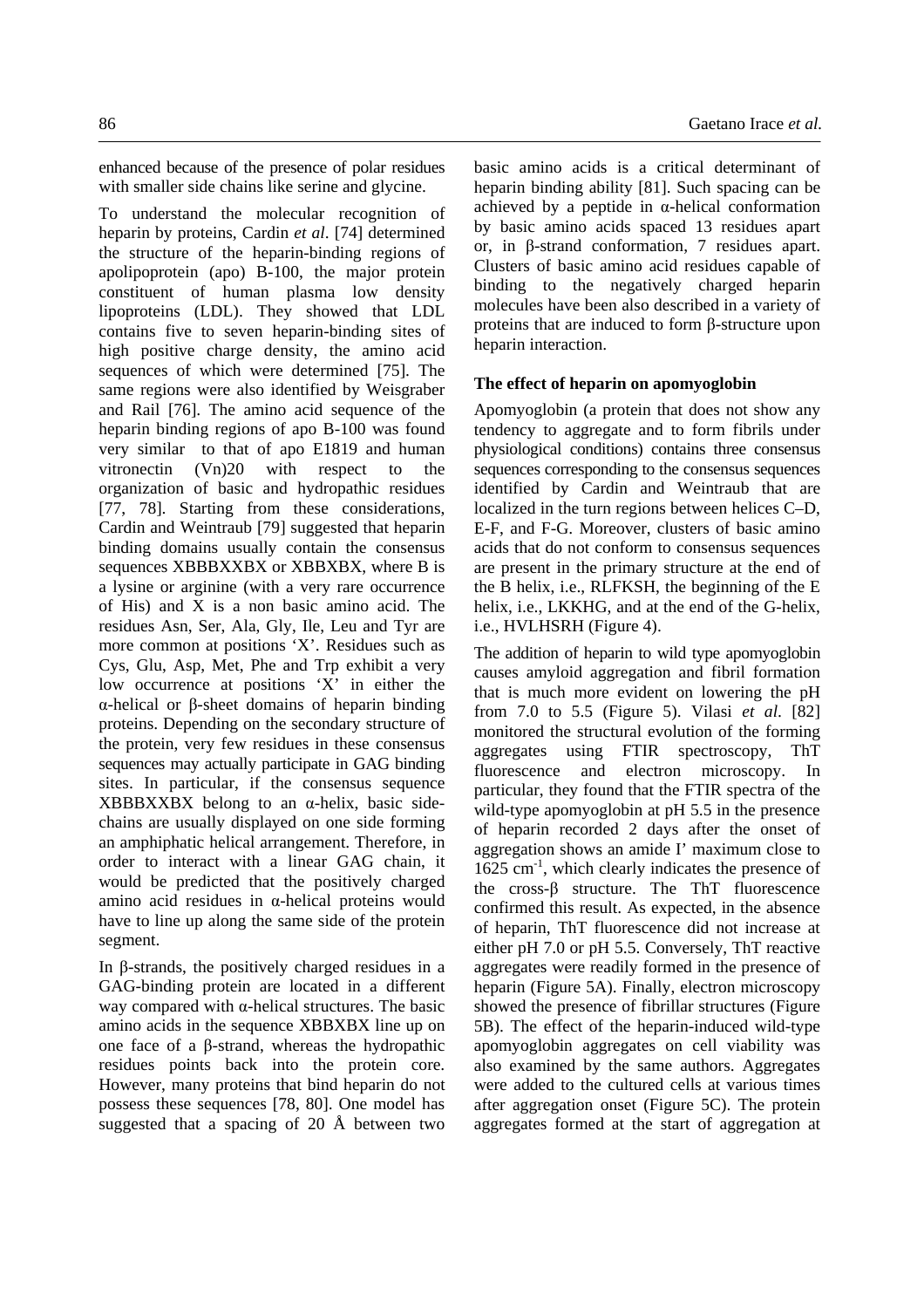

**Figure 4.** Consensus sequences for heparin binding along the helices in apomyoglobin structure. Each of the 8 α-helices is marked with a letter and is represented by an ellipsoid of size proportional to the length of the sequence. Residues corresponding to Cardin and Weintraub motifs are boxed. Basic residues are shown in red.



**Figure 5.** Effect of heparin on wild-type apomyoglobin amyloid aggregation and cytotoxic activity. Panel A: ThT fluorescence in the absence ( $\bullet$ ) and in the presence of 0.1 mg/mL heparin at pH 5.5 ( $\blacktriangle$ ) and at pH 7.0 ( $\blacksquare$ ). Panel B: Electron microscopy image of the protein in the presence of 0.1 mg/mL heparin at the beginning of the aggregation process. Panel C: Cell viability of NIH-3T3 cells exposed to wild-type apomyoglobin aggregates formed in the presence of 0.1 mg/mL heparin at pH 7.0 (grey) and at pH 5.5 (white) detected by MTT assay. Aliquots of protein were taken at 0, and 6 days from the onset of the aggregation process and incubated for 24 h with cells. Data are expressed as average percentage of MTT reduction  $+\sqrt{-}$  SD relative to cells treated with medium plus heparin, from triplicate wells from 5 separate experiments.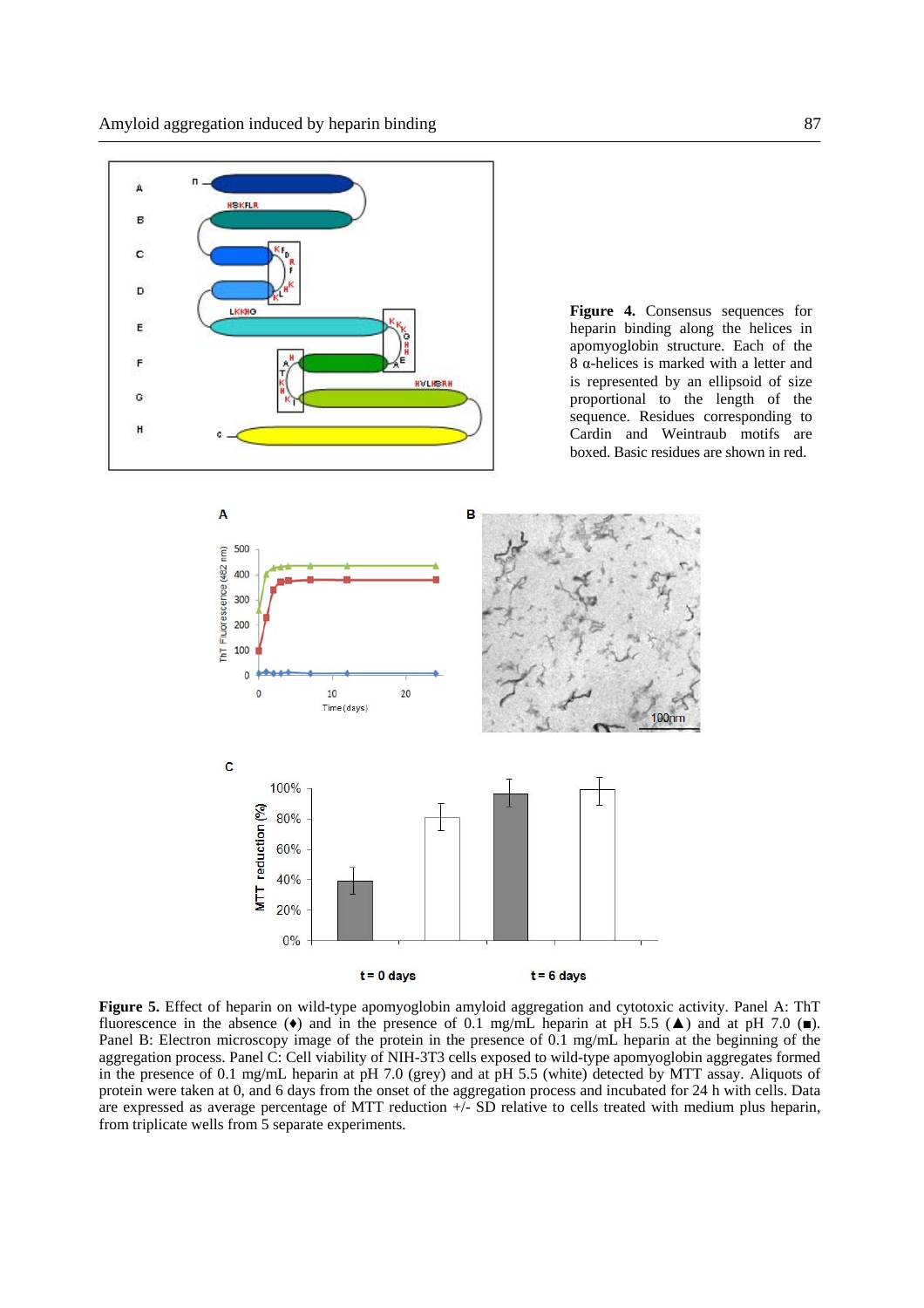pH 7.0 killed about 60% of cells, whereas the aggregates formed at pH 5.5 were harmless. Six days after aggregation onset, the aggregates formed at both pH values were not cytotoxic. The different cytotoxicity of the aggregates formed at the start of aggregation at pH 7.0 and pH 5.5 could be related to their different compactness. At pH 7.0, the low number of electrostatic interaction between heparin and protonated hystidyl residues makes the aggregates less compact thereby determining an increase of their exposed hydrophobic area [83]. This different toxicity could also be due to the acceleration of the fibrillization process that occurs at pH 5.5 (Figure 5A). In fact, it could well be that under these conditions, a reduced steady-state level of early toxic aggregates is reached consequent to the increased rate of oligomer growth into harmless higher order assemblies, as recently reported for TTR aggregation in the presence of heparin [67].

The observation that the addition of salt at pH 5.5 does not influence the heparin induced aggregation profile indicates that the increased aggregation is not only related to histidine protonation but also to a greater propensity of the protein to undergo structural modifications. It has been shown that lowering pH from 7.0 to 5.5 reduces the conformational stability of apomyoglobin by about 2-3 kcal/mole thereby making the protein more susceptible to perturbing agents [84, 85]. In this context, the proton gradient formed in proximity of the heparin surface is likely to modify the structural properties of the protein and possibly favor its misfolding.

Taken together, the results obtained by Vilasi *et al*. [82] with wild-type apomyoglobin indicate that heparin is able to induce an amyloid aggregation process that readily terminates with the formation of a fibrillar species rich in cross-β structure.

# **CONCLUSIONS AND PERSPECTIVES**

A number of challenges lie ahead in the investigation of the interactions of GAGs with proteins from a structural and functional point of view. For example, heparin is known to interact with a number of proteins but the precise mechanism of interaction and the induced effect are not perfectly known. In the case of amyloidogenic

proteins, the findings so far reported collectively may suggest the use of these compounds as potential therapeutic agents for amyloid associated diseases for their ability to reduce the concentration of highly cytotoxic species [86, 87]. However, radical new insights into structurefunction relationships concerning GAGs-protein interaction will help to resolve many of the outstanding problems in this field.

### **REFERENCES**

- 1. Ancsin, J. B. 2003, Amyloid, 10, 67-79.
- 2. van Horssen, J., Wesseling, P., van den Heuvel, L. P., de Waals, R. M. and Verbeek, M. M. 2003, Lancet Neurol., 2, 482-492.
- 3. Snow, A. D., Wight T. N., Nochlin D., Koike Y., Kimata K., DeArmond S. J. and Prusiner S. B. 1990, Lab. Invest., 63, 601-611.
- 4. Young, I. D., Ailles, L., Narindrasorasak, S., Tan, R. and Kisilevsky, R. 1992, Arch. Pathol. Lab. Invest., 116, 951-954.
- 5. Chiti, F. and Dobson, C. 2006, Annu. Rev. Biochem., 75, 333-366.
- 6. Sekijima, Y., Wiseman, R. L., Matteson, J., Hammarström, P., Miller, S. R., Sawkar, A. R., Balch, W. E. and Kelly, J. W. 2005, Cell, 121, 73-85.
- 7. Kayed, R., Head, E., Thompson, J. L., McIntire, T. M., Milton, S. C., Cotman, C. W. and Glabe, C. G. 2003, Science, 300, 486-489.
- 8. Reixach, N., Deechongkit, S., Jiang, X., Kelly, J. W. and Buxbaum, J. N. 2004, Proc. Natl. Acad. Sci. USA, 101, 2817-2822.
- 9. Lambert, M. P., Barlow, A. K., Chromy, B. A., Edwards, C., Freed, R., Liosatos, M., Morgan, T. E., Rozovsky, I., Trommer, B., Viola, K. L., Wals, P., Zhang, C., Finch, C. E., Krafft, G. A. and Klein, W. L. 1998, Proc. Natl. Acad. Sci. USA, 95, 6448-6453.
- 10. Townsend, M., Shankar, G. M., Mehta, T., Walsh, D. M. and Selkoe, D. J. 2006, J. Physiol., 572, 477-492.
- 11. Demuro, A., Mina, E., Kayed, R., Milton, S. C., Parker, I. and Glabe, C. G. 2005, J. Biol. Chem., 280, 17294-17300.
- 12. Makin, O. S. and Serpell, L. C. 2002, Biochem. Soc. Trans., 30, 521-525.
- 13. Sipe, J. D. and Cohen, A. S. 2000, J. Struc. Biol., 130, 88-98.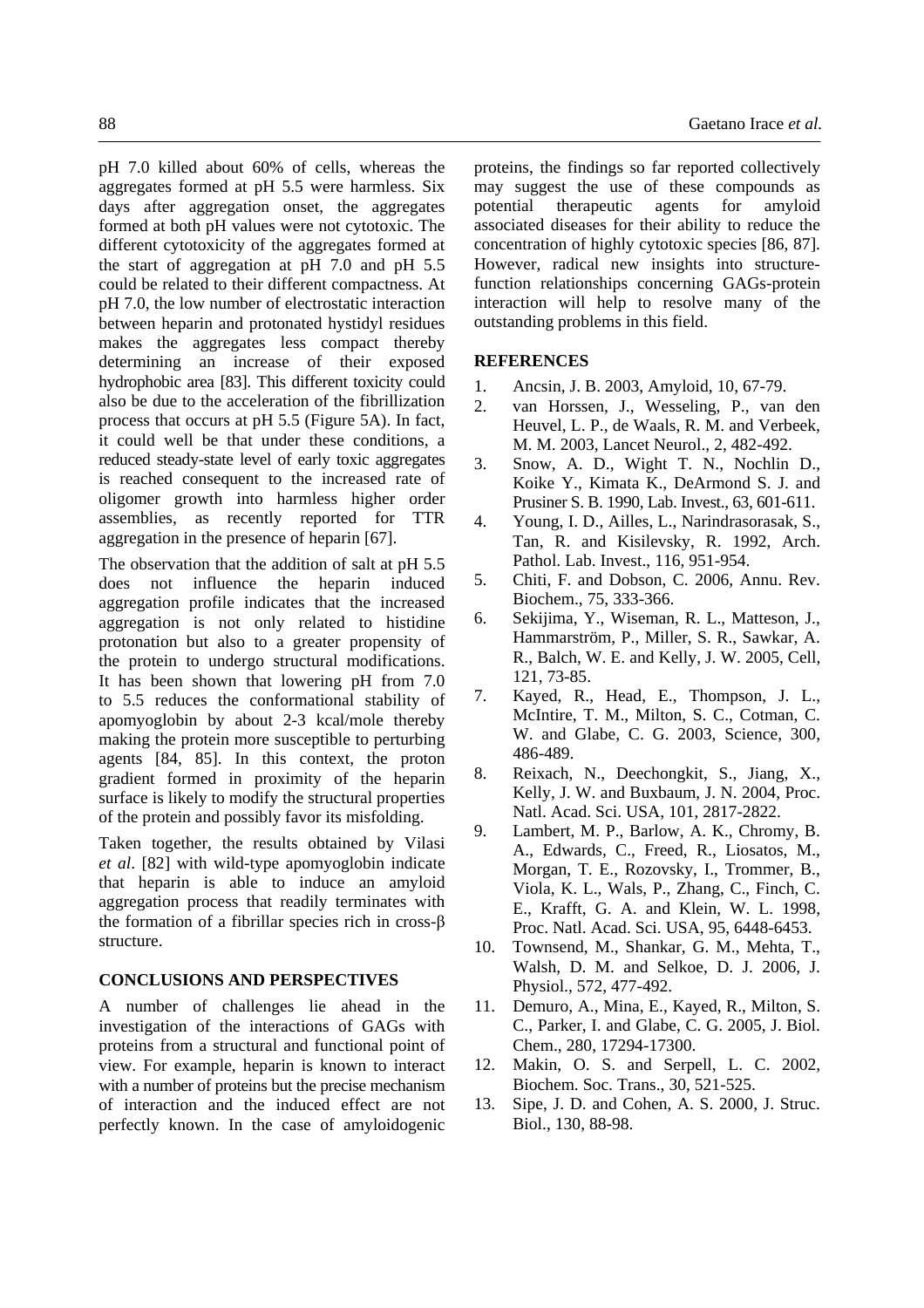- 14. Nelson, R., Sawaya, M. R., Balbirnie, M., Madsen, A. O., Riekel, C., Grothe, R. and Eisenberg, D. 2005, Nature, 435, 773-778.
- 15. Harper, J. D. and Lansbury, P. T. Jr. 1997, Annu. Rev. Biochem., 66, 385-407.
- 16. Lashuel, H. A., Petre, B. M., Wall, J., Simon, M., Nowark, R. J., Waltz, T. and Lansbury, P. T. 2002, J. Mol. Biol., 322, 1089-1102.
- 17. Poirier, M. A., Li, H., Macosko, J., Cail, S., Amzel, M. and Ross, C. A. 2002, J. Biol. Chem., 277, 41032-41037.
- 18. Quintas, A., Vaz, D. C., Cardoso, I., Saraiva, M. J. and Broto, R. M. M. 2001, J. Biol. Chem., 276, 27202-27213.
- 19. Ortore, M. G., Spinozzi, F., Vilasi, S., Sirangelo, I., Irace, G., Shukla, A., Narayanan, T., Sinibaldi, R. and Mariani, P. 2011, Phys. Rev. E Stat. Nonlin. Soft Matter Phys., 84(6 Pt 1):061904. Epub. 2011 Dec. 6.
- 20. Walsh, D. M. and Selkoe, D. J. 2000, Protein Pept. Lett., 11, 213-228.
- 21. Lambert, M. P., Barlow, A. K., Chromy, B. A., Edwards, C., Freed, R., Liosatos, M. and Morgan, T. E. 1998, Proc. Natl. Acad. Sci. USA., 95, 6448-6453.
- 22. Lashuel, H. A., Hartley, D., Petre, B. M., Waltz, T. and Lansbury, Jr. 2002, Nature, 418, 291.
- 23. Nilsberth, C., Westlin-Danielsson, A., Eckman, C. B., Condron, M. M., Axelman, K., Forsell, C., Stenh, C., Luthman, J., Teplow, D. B., Younkin, S. G., Näslund, J. and Lannfelt, L. 2001, Nat. Neurosci., 4, 887-893.
- 24. Walsh, D. M., Klyubin, I., Fadeeva, J. V., Cullen, W. K., Anwyl, R., Wolfe, M. S., Rowan, M. J. and Selkoe, D. J. 2002, Nature, 416, 535-539.
- 25. Bucciantini, M., Calloni, G., Chiti, F., Formigli, L., Nosi, D., Dobson, C. M. and Stefani, M. 2004, J. Biol. Chem., 279, 31374-31382.
- 26. Kayed, R., Head, E., Thomson, J. L., Mcintire, T. M., Milton, S. C., Cotman, C. W. and Glabe, C. G. 2003, Science, 300, 486-489.
- 27. Stefani, M. and Dobson, C. M. 2003, J. Mol. Med., 81, 678-699.
- 28. Guijarro, J. I., Sunde, M., Jones, J. A., Campbell, I. D. and Dobson, C. M. 1998, Proc. Natl. Acad. Sci. USA, 95, 4224-4228.
- 29. Litvinovich, S. V., Brew, S. A., Aota, S., Akiyama, S. K., Haudenschild, C. and Ingham, K. C. 1998, J. Mol. Biol., 280, 245-258.
- 30. Fandrich, M., Fletcher, M. A. and Dobson, C. M. 2001, Nature, 410, 165-166.
- 31. Sirangelo, I., Malmo, C., Casillo, M., Mezzogiorno, A., Papa, M. and Irace, G. 2002, J. Biol. Chem., 277, 45887-45891.
- 32. Sirangelo, I., Malmo, C., Iannuzzi, C., Mezzogiorno, A., Bianco, M. R., Papa, M. and Irace, G. 2004, J. Biol. Chem., 279, 13183-13189.
- 33. Infusini, G., Iannuzzi, C., Vilasi, S., Birolo, L., Pagnozzi, D., Pucci, P., Irace, G. and Sirangelo, I. 2012, Eur. Biophys. J., 41, 615- 627.
- 34. Sorrentino, A., Giosafatto, C. V., Sirangelo, I., De Simone, C., Di Pierro, P., Porta, R. and Mariniello, L. 2012, Biochim. Biophys. Acta, 1822, 1509-1515.
- 35. Bucciantini, M., Giannoni, E., Chiti, F., Baroni, F., Formigli, L., Zurdo, J., Taddei, N., Ramponi, G., Dobson, C. M. and Stefani, M. 2002, Nature, 416, 507-511.
- 36. Dobson, C. M. 2001, Philos. Trans. R. Soc. Lond. B. Biol. Sci., 356, 133-145.
- 37. Dobson, C. M. 2003, Nature, 426, 884-890.
- 38. van Horssen, J., Wesseling, P., van den Heuvel, L. P., de Waal, R. M. and Verbeek, M. M. 2003, Lancet Neurol., 2, 482-492.
- 39. Diaz-Nido, J., Wandossel, F. and Avila, J. 2002, Peptides, 23, 1323-1332.
- 40. Snow, A. D. and Kisilevsky, R. 1985, Lab. Invest., 53, 37-44.
- 41. Kisilevsky, R., Szarek, W. A., Ancsin, J. B., Elimova, E., Marone, S., Bhat, S. and Berkin, A. 2004, Am. J. Pathol., 164, 2127- 2137.
- 42. Elimova, E., Kisilevsky, R., Szarek, W. A. and Ancsin, J. B. 2004, FASEB J., 18(14), 1749-51.
- 43. Li, J. P., Galvis, M. L., Gong, F., Zhang, X., Zcharia, E., Metzger, S., Vlodavsky, I., Kisilevsky, R. and Lindahl, U. 2005, Proc. Nat. Acad. Sci., 102, 6473-6477.
- 44. Castillo, G. M., Lukito, W., Wight, T. N. and Snow, A. D. 1999, J. Neurochem., 72, 1681-1687.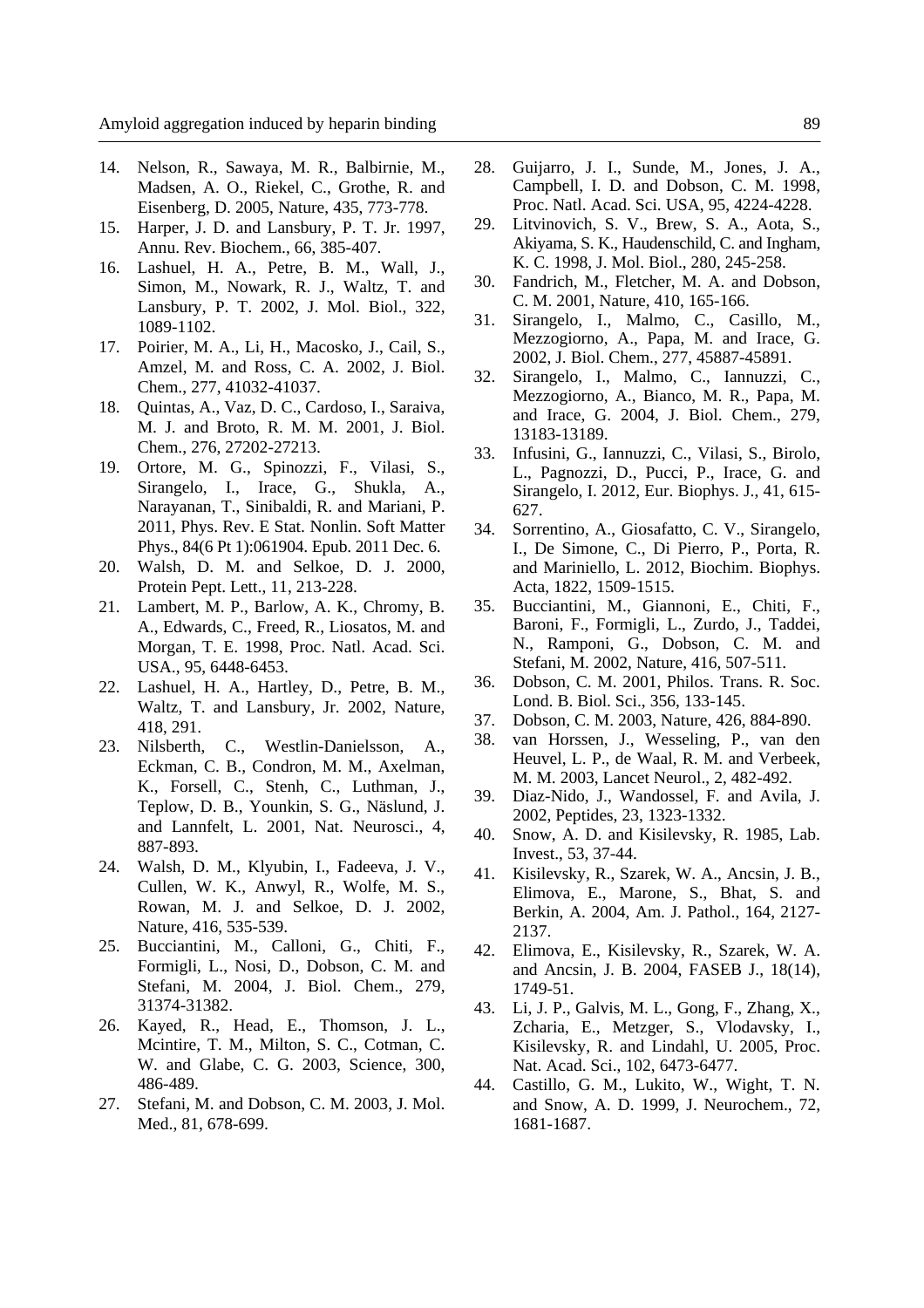- 45. Castillo, G. M., Ngo, C., Cummings, J., Wight, T. N. and Snow, A. D. 1997, J. Neurochem., 69, 2452-2465.
- 46. McLaurin, J., Franklin, T., Zhang, X., Deng, J. and Fraser, P. E. 1999, Eur. J. Biochem., 266, 1101-1110.
- 47. Goedert, M., Jakes, R., Spillantini, M. G., Hasegawa, M., Smith, M. J. and Crowther, R. A. 1996, Nature, 383(6600), 550-553.
- 48. Cohlberg, J. A., Li, J., Uverskky, V. N. and Fink, A. L. 2002, Biochemistry, 41, 1502-1511.
- 49. Suk, J. Y., Zhang, F., Balch, W. E., Linhardt, R. J. and Kelly, J. F. 2006, Biochemistry, 45, 2234-2242.
- 50. Relini, A., De Stefano, S., Torrassa, S., Cavalleri, O., Rolandi, R., Gliozzi, A., Giorgetti, S., Raimondi, S., Marchese, L., Verga, L., Rossi, A., Stoppini, M. and Bellotti, V. 2008, J. Biol. Chem., 283(8), 4912-4920.
- 51. Calamai, M., Kumita, J. R., Mifsud, J., Parrini, C., Ramazzotti, M., Ramponi, G., Taddei, N., Chiti, F. and Dobson, C. M. 2006, Biochemistry, 45, 12806-12815.
- 52. Motamedi-Shad, N., Monsellier, E. and Chiti, F. 2009, J. Biochem., 146(6), 805-14.
- 53. Meng, F., Abedini, A., Song, B. and Raleigh, D. P. 2007, Biochemistry, 46, 12091-12099.
- 54. McLaughlin, R. W., De Stigter, J. K., Sikkink, L. A., Baden, E. M. and Ramirez-Alvarado, M. 2006, Protein. Sci., 15, 1710- 1722.
- 55. Madine, J. and Middleton, D. A. 2010, Eur. Biophys. J., 39(9), 1281-8.
- 56. Wong, C., Xiong, L. W., Horiuchi, M., Raymond, L., Wehrly, K., Chesebro, B. and Caughey, B. 2001, Embo. J., 20(3), 377-386.
- 57. Narindrasorasak, S., Lowery, D., Gonzalez-DeWhitt, P., Poorman, R. A., Greenberg, B. and Kisilevsky, R. 1991, J. Biol. Chem., 266, 12878-12883.
- 58. Brunden, K. R., Richter-Cook, N. J., Chaturvedi, N. and Frederickson, R. C. 1993, J. Neurochem., 61, 2147-2154.
- 59. Caughey, B., Brown, K., Raymond, G. J., Katzenstein, G. E. and Thresher W. 1994, J. Virol., 68, 2135-2141.
- 60. Warner, R. G., Hundt, C., Weiss, S. and Turnbull, J. E. 2002, J. Biol. Chem., 277, 18421-18430.
- 61. Park, K. and Verchere, C. B. 2001, J. Biol. Chem., 276, 16611-16616.
- 62. Ohashi, K., Kisilevsky, R. and Yanagishita, M. 2002, Nephron, 90, 158-168.
- 63. Heegaard, N. H., Roepstorff, P., Melberg, S. G. and Nissen, M. H. 2002, J. Biol. Chem., 277, 11184-11189.
- 64. Elimova, E., Kisilevsky, R. and Ancsin, J. B. 2009, FASEB J., 23, 3436-2448.
- 65. Zhu, M., Souillac, P. O., Ionesco-Zanetti, C., Carter, S. A. and Fink, A. L. 2002, J. Biol. Chem., 277, 50914-50922.
- 66. Motamedi-Shad, N., Monsellier, E., Torrassa, S., Relini, A. and Chiti, F. 2009, J. Biol. Chem., 284(43), 29921-34.
- 67. Bourgault, S., Solomon, J. P., Reixach, N. and Kelly, J. W. 2011, Biochemistry, 50, 1001-1015.
- 68. Sasisekharan, R., Raman, R. and Prabhakar, V. 2006, Annu. Rev. Biomed. Eng., 8, 181- 231.
- 69. Malik, A. and Ahmad, S. 2007, B.M.C Struct. Biol., 7, 1.
- 70. Shionyu-Mitsuyama, C., Shirai, T., Ishida, H. and Yamane, T. 2003, Protein. Eng. Des. Sel., 16, 467-478.
- 71. Taroni, C., Jones, S. and Thornton, J. M. 2000, Protein. Eng. Des. Sel., 13, 89-98.
- 72. Fromm, J. R., Hileman, R. E., Caldwell, E. E. O., Weiler, J. M. and Linhardt, R. J. 1997, Arch. Biochem. Biophys., 343, 92-100.
- 73. Hileman, R. E., Fromm, J. R., Weiler, J. M. and Linhardt, R. J. 1998, Bio. Essays, 20, 156-167.
- 74. Cardin, A. D., Randall, C. J., Hirose, N. and Jackson, R. L. 1987, Biochemistry, 26, 5513-5518.
- 75. Hirose, N., Blankenship, D. T., Krivanek, M. A., Jackson, R. L. and Cardin, A. D. 1987, Biochemistry, 26, 5505-5512.
- 76. Weisgraber, K. H. and Rail, S. C. Jr. 1987, J. Biol. Chem., 262, 11097-11103.
- 77. Cardin, A. D., Hirose, N., Blankenship, D. T., Jackson, R. L., Harmony, J. A., Sparrow, D. A. and Sparrow, J. T. 1986, Biochem. Biophys. Res. Commun., 134, 783-789.